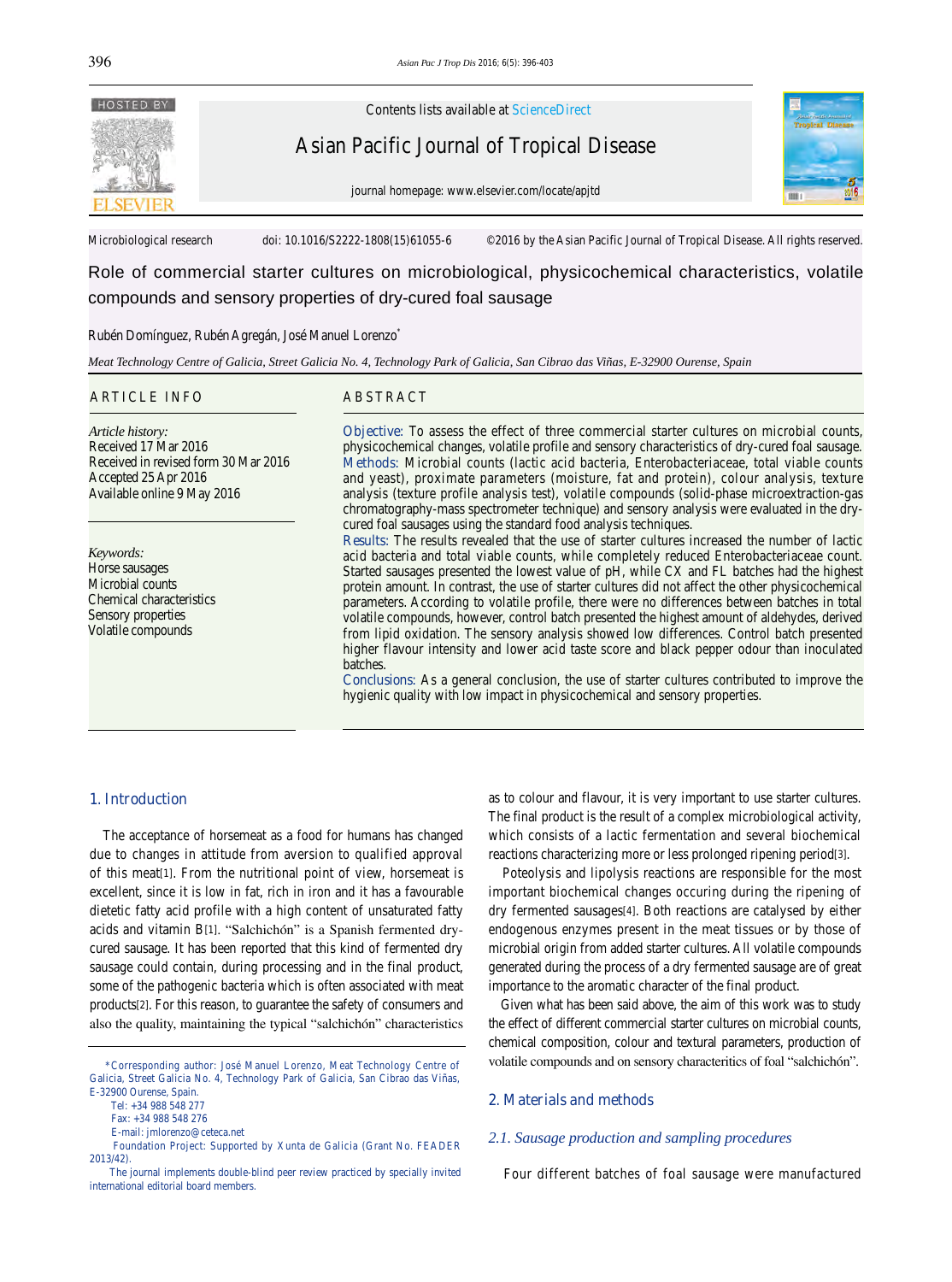according to traditional techniques, one of them without starter cultures and the other three batches with addition of different commercial starter cultures (Cargill and Sacco) in a proportion defined by the manufacturer in each case. The batches were named as follows: (i) CNT batch, control without starter culture; (ii) CX batch, with CXP (Cargill) [*Staphylococcus carnosus* + *Staphylococcus xylosus* (*S. xylosus*) + *Pediococcus pentosaceus*]; (iii) FL batch, with flavor start P406 (Cargill) [*Debaryomyces hansenii* (*D. hansenii*) + *S. xylosus*]; (iv) TH batch, with lyocarni THM-17 (Sacco) (*Pediococcus pentosaceus* + *S. xylosus*). Sausage manufacture was done at two different times. The four batches mentioned before were manufactured with the same ingredients, formulation and technology in May and June 2014.

 Foal sausage formulation includes foal lean meat (85%), pork back fat (15%), NaCl (25.0 g/kg), lactose (10.7 g/kg), dextrin (9.3 g/kg), sodium caseinate (20 g/kg), glucose (7 g/kg), black pepper (1.5 g/kg), white pepper (1.0 g/kg), sodium ascorbate (0.5 g/kg), sodium nitrite (0.15 g/kg) and potassium nitrate (0.15 g/kg). The foal lean meat and the pork back fat were ground through 12 and 8-mm diameter mincing plates, respectively, and in a vacuum (Industrial Fuerpla, Mod. AO-85, Spain) mixed together with the other ingredients for 3 min. The mix was maintained at 4 *°*C for 24 h and then stuffed into natural casings with a diameter of 60 mm and a length of 40 cm. The sausages were fermented for 2 days at 20 *°*C and 80%–85% of relative humidity and then transferred into a drying-ripening chamber where they were kept for 51 more days at 12 *°*C and 75%–80% relative humidity. Samples were taken at the end of the ripening for subsequent analysis.

# *2.2. Microbiological analysis*

 Microbiological analysis was carried out following the procedure described by Lorenzo *et al.*[5]. After incubation, plates with 30–300 colonies were counted. The microbiological data were transformed into logarithms of the number of colony forming units (CFU/g).

# *2.3. Chemical composition and pH values*

 Moisture[6], fat[7] and protein[8] were determined according to standards recommended by International Organization for Standardization. The pH of samples was measured using a digital pH meter (model 710 A+, Thermo Orion, Cambridgeshire, UK) equipped with a penetration probe.

# *2.4. Colour analysis*

 Colour parameters were measured using a portable colorimeter (Konica Minolta CM-600d, Osaka, Japan) with pulsed xenon arc lamp filtered to illuminant D65 lighting conditions, 0*°*°viewing angle geometry and 8-mm aperture size, to estimate meat colour in the CIE L\*a\*b\* space: lightness, redness, yellowness. The colour was measured in three different points of each sample.

### *2.5. Texture analysis*

 Texture profile analysis was determined on "salchichón" slices of 1 cm  $\times$  1 cm  $\times$  2 cm (height, width, length) using a texture analyzer (TA.XTplus, stable micro systems, Godalming, UK). Textural parameters were measured by a 60% compression with

a compression probe of  $19.85 \text{ cm}^2$  of surface contact. Force-time curves were recorded at a crosshead speed of 3.33 mm/s. Hardness, springiness, cohesiveness and chewiness values were obtained using the software TEE32 Exponent 4.0.12 (stable micro systems, Godalming, UK).

# *2.6. Volatile compound profile*

 The extraction of the volatile compounds was performed using solid-phase microextraction (SPME). A SPME device (Supelco, Bellefonte, USA) containing a fused silica fibre (10 mm in length) coated with a 50/30 layer of divinylbenzene/ carboxen/ polydimethylsiloxane was used. Headspace SPME extraction (from 1 g of sample) and chromatography were carried out under the conditions described by Gómez and Lorenzo[9]. The results were expressed as AU (area units)  $\times$  10<sup>6</sup>/g of dry matter.

#### *2.7. Sensory analysis*

 Sensory analysis was conducted with ten panellists selected from the Meat Technology Centre of Galicia. The panellists were trained for 2 weeks according to the attributes and scale recommended by International Organization for Standardization[10]. Thirteen sensory traits of dry-cured foal sausages, grouped as appearance (fat distribution and colour intensity), odour (odour intensity, black pepper odour and mould odour), taste (acid taste and saltiness), texture (hardness, juiciness and pastosity) and flavour (flavour intensity, cured flavour and rancid flavour), were assessed.

 The casings were removed and the sausages were cut into slices approximately 4 mm thick and served at room temperature on white plastic dishes. The samples were individually labelled with threedigit random numbers. The intensity of each attribute was expressed on an unstructured scale from 0 (sensation not perceived) to 9 (the maximum sensation). The samples were evaluated by panellists in two sessions (four samples per session). During sensory evaluation, the panellists were situated in separate cubicles illuminated with red light. Water was used to clean the palates and remove residual flavours at the beginning of the session and in between samples.

## *2.8. Statistical analysis*

 A total of 80 sausages (ten sausages for each batch × four batches × two replicates) were analyzed for different parameters. The effect of different commercial starter cultures on microbial counts, free amino acids, biogenic amines and free fatty acids content was examined using a mixed-model ANOVA, where these parameters were set as dependent variables, commercial starter cultures as fixed effect, and replicate as random effect. The pairwise differences between least-square means were evaluated by Duncan's method. Differences were considered significant if  $P < 0.05$ . The values were given in terms of mean values and SEM. All statistical analysis was performed using international business machine SPSS statistics 19 software[11].

# **3. Results**

#### *3.1. Microbial counts*

The effect of starter cultures on the microbial counts was shown in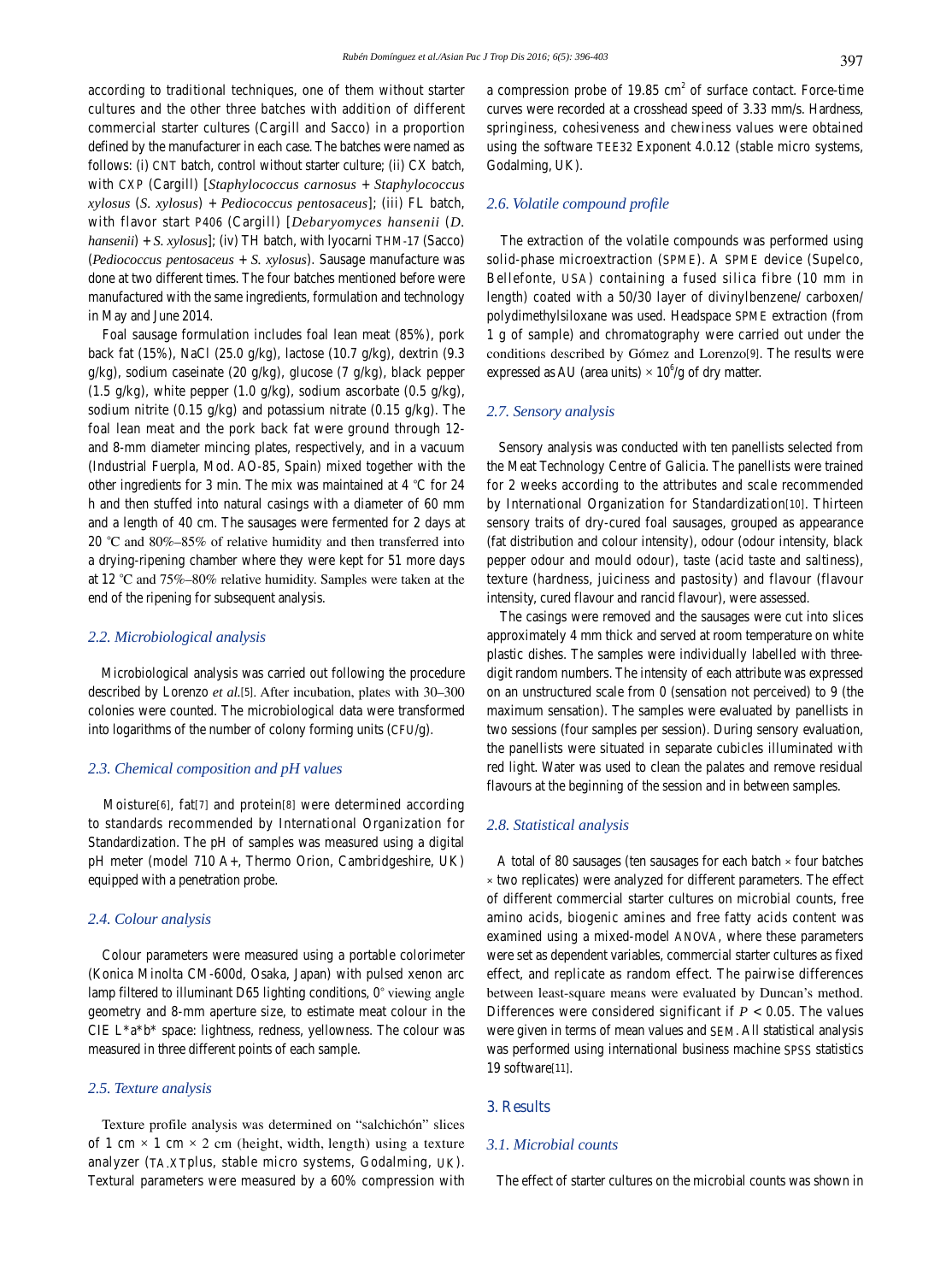Figure 1. The highest value in the lactic acid bacteria (LAB) counts was reached with FL commercial starter culture (8.21 log CFU/g). It is interesting to show that LAB counts at the end of ripening, after 53 days, were found significantly  $(P < 0.001)$  higher in inoculated batches than in control.



Total viable counts Lactic acid bacteria Enterobacteriaceae Yeasts

Figure 1. Effect of commercial starter cultures on microbial counts of drycured foal sausage (mean  $\pm$  SD of twenty replicates).

a<sup>-d</sup>: Values in the same row (corresponding to the same parameter) were not followed by a common letter differ significantly  $(P < 0.05)$ .

 Regarding Enterobacteriaceae count, all batches inoculated showed zero count at the end of ripening, unlike control batch. After ripening of any kind of sausage, the number of Enterobacteriaceae decreased if a starter culture was added during its manufacture.

 On the other hand, batch inoculated with FL starter culture showed the highest values of LAB and total viable count (8.21 and 8.06 log CFU/g, respectively). Moreover, inoculated batches showed to achieve significantly (*P* < 0.001) higher levels of total viable count and LAB at the end of ripening than control. In addition, at the end of ripening, batch inoculated with FL commercial starter culture had higher  $(P < 0.001)$  values of yeast than the other batches (4.86 *vs.* 4.10, 3.51 and 3.59 log CFU/g for control, CX and TH batches, respectively). Batches inoculated with CX and TH commercial starter cultures showed the lowest values, and they were not significant differences between them. These two batches presented counts significantly  $(P < 0.001)$  lower than control, which showed intermediate values (4.10 log CFU/g) regarding inoculated.

# *3.2. Chemical composition, pH, colour properties and texture profile analysis*

 The effect of starter cultures on pH, moisture, fat and protein values was shown in Table 1. The highest pH value at the end of ripening was reached in control batch (5.83), without starter culture, and the lower value in batch inoculated with FL commercial starter culture (5.63). Control batch showed a pH value significantly ( $P <$ 0.001) higher than those inoculated by CX and FL starter cultures, but not by TH. There were no significant differences in moisture (between 30.23% and 31.81%) and fat (between 15.69% and 17.20%) values in any batch. Nevertheless, significant (*P* < 0.01) differences between batches have been found in protein content, where batches inoculated with CX (37.17%) and FL (36.94%) starter cultures reached the highest values, and batch inoculated with TH (35.67%) starter culture and control (35.42%) had the lowest values.

### **Table 1**

Effect of commercial starter cultures on chemical composition and colour parameters of dry-cured foal sausage (mean of twenty replicates).

|                 |                | Batch       | <b>SEM</b>     | Significance       |       |     |
|-----------------|----------------|-------------|----------------|--------------------|-------|-----|
|                 | <b>CNT</b>     | CX          | FL             | <b>TH</b>          |       |     |
| pH              | $5.83^{\circ}$ | $5.72^{ab}$ | $5.63^{\circ}$ | $5.76^{bc}$        | 0.017 | *** |
| Moisture $(\%)$ | 31.81          | 30.51       | 31.66          | 30.23              | 0.286 | ns  |
| Protein $(\%)$  | $35.42^a$      | $37.17^{b}$ | $36.94^{b}$    | 35.67 <sup>a</sup> | 0.222 | **  |
| Fat $(\%)$      | 15.71          | 15.69       | 15.89          | 17.20              | 0.230 | ns  |
| Lightness       | 30.42          | 29.33       | 30.10          | 29.76              | 0.271 | ns  |
| Redness         | 8.39           | 8.48        | 8.85           | 8.76               | 0.118 | ns  |
| Yellowness      | 4.73           | 4.19        | 4.33           | 4.41               | 0.123 | ns  |

a-c: Values in the same row (corresponding to the same parameter) were not followed by a common letter differ significantly  $(P < 0.05)$ ; \*\*:  $(P < 0.01)$ ; \*\* (*P* < 0.001); ns: Not significant.

 No significant difference was found in colour parameters values between the different batches (Table 1). The lightness values were in all batches about 30, redness values between 8.39 and 8.85, and yellowness values between 4.19 and 4.73.

 The effect of starter cultures on textural parameters was shown in Table 2. There were not significant differences between batches in any of the textural parameters studied. Although, it can be observed a higher value in hardness, gumminess and chewiness in batch inoculated with FL starter culture. Moreover, control batch showed a lower value with respect to inoculated batches in the same parameters, but the difference was not so marked as in case of batch inoculated with FL starter culture regarding the rest of batches.

#### **Table 2**

Effect of commercial starter cultures on textural parameters of dry-cured foal sausage (mean of twenty replicates).

| Texture profile  |            | Batch                |                                   | SEM Significance |                |    |
|------------------|------------|----------------------|-----------------------------------|------------------|----------------|----|
| analysis test    | <b>CNT</b> | СX                   | FL.                               | <b>TH</b>        |                |    |
| Hardness $(N)$   |            |                      | 326.15 346.16 378.44 351.26 7.289 |                  |                | ns |
| Springiness (mm) | 0.55       | 0.55                 | 0.57                              |                  | $0.56$ $0.003$ | ns |
| Cohesiveness     | 0.39       | 0.38                 | 0.38                              |                  | 0.38 0.003     | ns |
| Gumminess $(N)$  |            | 127.66 131.84 143.47 |                                   | 136.58 3.540     |                | ns |
| Chewiness (N•mm) | 70.72      | 72.17                | 81.73                             | 76.63 2.087      |                | ns |

ns: Not significant.

## *3.3. Volatile compound analysis*

 Sixty-five volatile compounds were identified at the end of the manufacturing process of the dry-fermented "salchichón" by the SPME-gas chromatography-mass spectrometer technique. Nevertheless, aroma perception in meat products depended not only on the concentration and odour thresholds of volatile compounds, but also on their interactions with other food components and among volatile compounds. The compounds were grouped by chemical and their linear retention index (Table 3), comprising six acids, six alcohols, fourteen aldehydes, thirty-five hydrocarbons and four ketones. Statistical analysis showed that total volatile compounds content was no affected by starter culture incorporation (2118.99, 2210.14, 2212.60 and 2012.95 AU  $\times$  10<sup>6</sup>/g dry matter for CNT, CX, FL and TH batches, respectively).

 Regarding hydrocarbons, they were the most abundant chemical group at the end of the ripening process in dry-fermented "salchichón". They represent between 62.3% and 69.7% of total volatile compounds in all batches. This fact was related with the high amounts of volatile compounds from the spices representing 58% of total volatile compounds in control samples and between 64% and 68% in started sausages.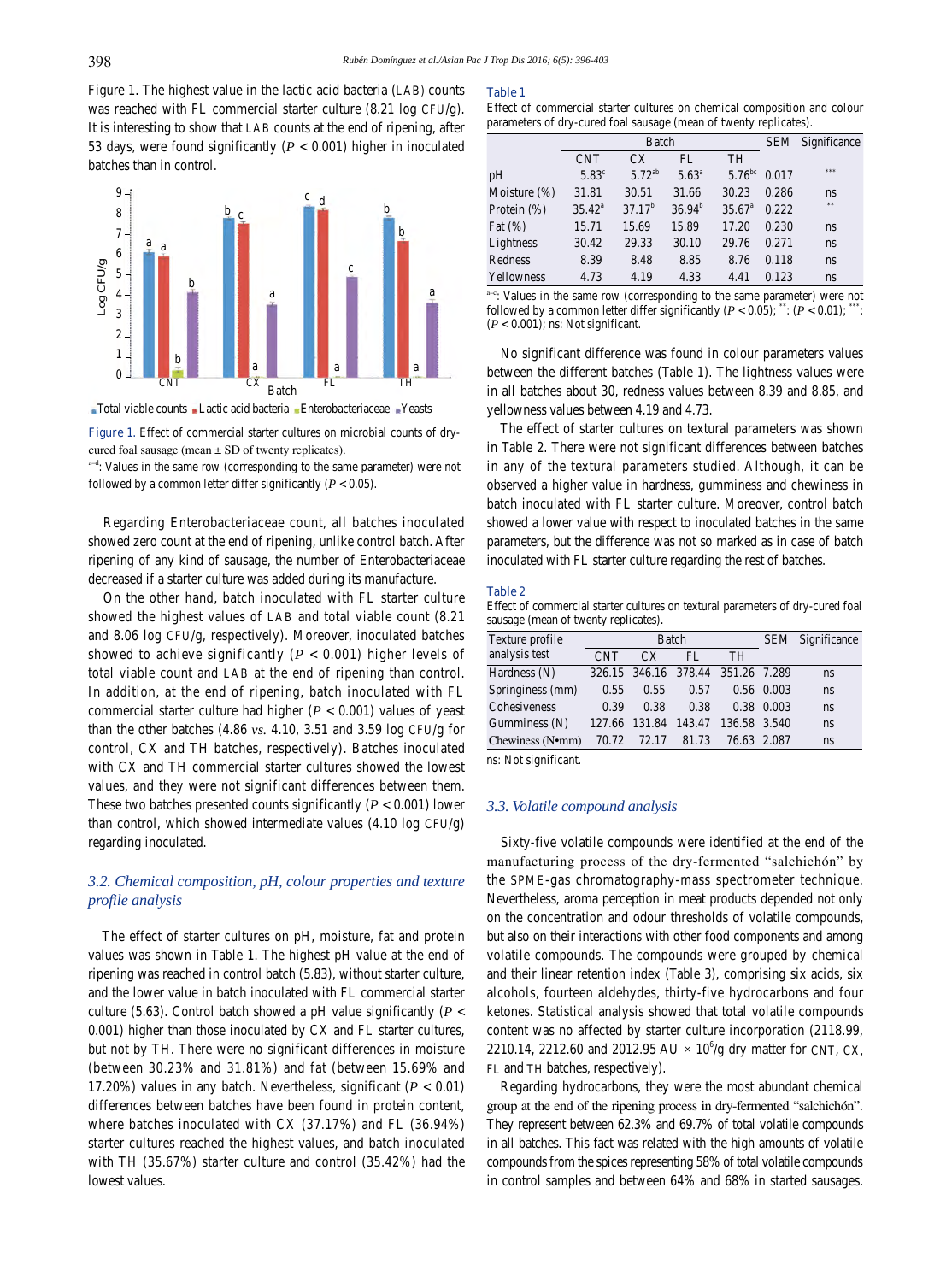# **Table 3**

Effect of commercial starter cultures on volatile compounds  $(AU \times 10^6/g)$  dry matter) of dry-cured foal sausage (mean of twenty replicates).

| Volatile compounds              | Batch    |             |                     |                       |                      |                      |        | Significance  |
|---------------------------------|----------|-------------|---------------------|-----------------------|----------------------|----------------------|--------|---------------|
|                                 | LRI      | ${\bf R}$   | <b>CNT</b>          | <b>CX</b>             | FL                   | TH                   |        |               |
| Acetic acid                     | 665      | m, lri      | $9.59^{a}$          | $26.68^{\circ}$       | $39.49^d$            | $22.07^{ab}$         | 1.419  | ***           |
| Butanoic acid                   | 898      | m, lri      | $14.53^a$           | $16.61$ <sup>bc</sup> | $18.17^c$            | $14.97^{ab}$         | 0.340  | ***           |
| Butanoic acid, 3-methyl         | 971      | m, lri      | $1.25^{\circ}$      | $1.57^{ab}$           | $2.03^{\circ}$       | $1.85^{\rm bc}$      | 0.071  | $\pm\pm$      |
| Hexanoic acid                   | 1136     | m, lri      | 25.02               | 26.76                 | 23.79                | 22.58                | 0.554  | ns            |
| Octanoic acid                   | 1335     | m           | $3.59^{a}$          | $4.79^{b}$            | 5.00 <sup>b</sup>    | 4.47 <sup>ab</sup>   | 0.184  | $\ast$        |
| Nonanoic acid                   | 1426     | m           | 0.93                | 1.19                  | 0.95                 | 0.74                 | 0.063  | ns            |
| Total acids                     |          |             | $54.26^a$           | $77.25^{\circ}$       | $86.55^{\rm d}$      | $64.93^{b}$          | 1.838  | ***           |
| 1-Butanol, 3-methyl             | 718      | m, lri      | $0.72^{b}$          | $0.48^{a}$            | $0.50^{\mathrm{a}}$  | $0.37^{\rm a}$       | 0.040  | $\ast$        |
| 1-Pentanol                      | 719      | m, lri      | $27.88^\circ$       | $20.78^{b}$           | $16.82^{a}$          | $17.18^{a}$          | 0.761  | ***           |
| 1-Hexanol                       | 956      | m, lri      | $10.34^\circ$       | $5.89^{a}$            | $8.32^{b}$           | $5.13^{a}$           | 0.434  | ***           |
| 1-Octen-3-ol                    | 1091     | m, lri      | 46.66               | 45.25                 | 44.00                | 40.29                | 1.376  | ns            |
| 3.5-Octadien-2-ol               | 1170     | m, lri      | $4.16^{b}$          | $3.11^{a}$            | $3.47^{ab}$          | $3.47^{ab}$          | 0.130  | $\frac{1}{2}$ |
| Benzyl alcohol                  | 1196     | m, lri      | $28.83^{b}$         | $26.69^{ab}$          | $26.88^{\rm ab}$     | $24.89^{a}$          | 0.453  | $\ast$        |
| Total alcohols                  |          |             | $116.76^{\circ}$    | $102.86^{b}$          | $100.09^{ab}$        | $90.85^{\circ}$      | 2.373  | ***           |
| Pentanal                        | 638      | m, lri, s   | $32.25^{b}$         | $18.88^{a}$           | $15.82^{a}$          | $15.08^{a}$          | 1.315  | ***           |
| Hexanal                         | 830      | m, lri, s   | $532.19^{b}$        | $377.52^{a}$          | $346.05^a$           | 349.82 <sup>a</sup>  | 11.176 | ***           |
| 2-Hexenal                       | 934      | m, lri      | 3.11                | 3.22                  | 3.14                 | 2.70                 | 0.076  | ns            |
| Heptanal                        | 983      | m, lri, s   | $17.99^{b}$         | $13.54^{a}$           | $12.94^{\circ}$      | $14.39^{a}$          | 0.338  | ***           |
| 2-Heptenal                      | 1073     | m, lri      | $25.80^{b}$         | $22.63^a$             | $21.10^{a}$          | $22.89^{ab}$         | 0.550  | $\ast$        |
| Benzaldehyde                    | 1084     | m, lri      | 27.94               | 32.34                 | 31.97                | 32.49                | 0.747  | ns            |
| 2,4-Heptadienal                 | 1148     | m           | $8.13^{a}$          | $7.39^{a}$            | $10.25^{b}$          | $8.30^{a}$           | 0.301  | $\pm\pm$      |
| Benzeneacetaldehyde             | 1188     | m, lri      | $2.77^{\circ}$      | $2.51^a$              | $2.56^a$             | $9.84^b$             | 0.339  | ***           |
| 2-Nonenal                       | 1303     | m, lri      | $4.02^{\circ}$      | 3.00 <sup>ab</sup>    | $3.77$ <sup>bc</sup> | $2.89^{\mathrm{a}}$  | 0.164  | $\ast$        |
| Benzaldehyde, 3-ethyl           | 1314     | m, lri      | $2.02^{ab}$         | $2.42^{b}$            | $1.73^{a}$           | $1.60^{\circ}$       | 0.077  | $\pm\pm$      |
| Benzaldehyde, 4-ethyl           | 1314     | m, lri      | 1.90                | 1.86                  | 1.83                 | 2.11                 | 0.075  | ns            |
| 2,4-Nonadienal                  | 1366     | m, lri      | 2.48                | 2.58                  | 2.56                 | 2.23                 | 0.056  | ns            |
| 2,4-Decadienal                  | 1463     | m, lri      | $1.74^\circ$        | $1.45^{ab}$           | 1.20 <sup>a</sup>    | $1.56^{bc}$          | 0.051  | ***           |
| Piperonal                       | 1501     | m, lri      | $0.49^{a}$          | $0.73^b$              | $0.57^{ab}$          | $0.49^{\rm a}$       | 0.032  | $\ast$        |
| Total aldehydes                 |          |             | $667.57^b$          | 487.47 <sup>a</sup>   | 454.44 <sup>a</sup>  | $465.04^a$           | 13.165 | ***           |
| Heptane                         | 700      | m, lri, s   | 4.49 <sup>c</sup>   | $3.92^{bc}$           | $1.42^a$             | $3.25^b$             | 0.201  | ***           |
| Toluene                         | 744      | ${\rm m}$   | 1.82                | 2.03                  | 1.58                 | 1.85                 | 0.067  | ns            |
| Octane                          | 800      | m, lri, s   | $37.83^\circ$       | $28.45^{b}$           | $18.88^{\rm a}$      | $29.65^{\rm b}$      | 0.983  | ***           |
| Heptane, 3-ethyl                | 885      | m           | 2.60                | 2.03                  | 2.83                 | 2.4                  | 0.113  | ns            |
| Undecane, 6-methyl              | 885      | m           | 0.00 <sup>a</sup>   | $1.52^{b}$            | 2.07 <sup>c</sup>    | 1.93 <sup>c</sup>    | 0.183  | ***           |
| p-Xylene                        | 915      | m, lri      | 3.55                | 3.75                  | 3.92                 | 3.52                 | 0.102  | ns            |
| $\alpha$ -Thujene               | 976      | m, lri      | 6.94                | 8.45                  | 8.54                 | 7.55                 | 0.256  | ns            |
| $1S-\alpha$ -Pinene             | 987      | m, lri      | 90.44               | 100.80                | 91.57                | 89.53                | 3.291  | ns            |
| $1R-\alpha$ -Pinene             | 987      | m, lri      | 86.32               | 94.11                 | 101.17               | 89.67                | 2.861  | ns            |
| Pentane, 3-ethyl-2-methyl       | 996      | m           | 4.34                | 3.46                  | 4.07                 | 3.55                 | 0.200  | ns            |
| 3-Ethyl-3-methylheptane         | $1\,000$ | m           | 2.46                | 2.49                  | 2.48                 | 2.61                 | 0.095  | ns            |
| Decane                          | 1000     | m, lri, s   | $3.75^{\circ}$      | $2.97^{\circ}$        | $3.71^a$             | 4.61 <sup>b</sup>    | 0.148  | $\pm\pm$      |
| Camphene                        | 1012     | m           | 3.87                | 4.04                  | 4.33                 | 4.24                 | 0.155  | ns            |
| Nonane, 3-methyl                | 1025     | m, lri      | 4.50                | 4.15                  | 4.90                 | 4.09                 | 0.138  | ns            |
| $\beta$ -Thujene                | $1\,048$ | m           | $22.93^a$           | 45.16 <sup>c</sup>    | $32.40^{b}$          | $31.36^{b}$          | 2.018  | ***           |
| $\beta$ -Pinene                 | 1050     | m, lri      | $162.82^{a}$        | $192.24^{ab}$         | $198.34^{b}$         | $170.17^{ab}$        | 5.324  | $\ast$        |
| $L$ - $\beta$ -Pinene           | 1050     | m, lri      | 149.61              | 157.57                | 191.06               | 157.26               | 7.807  | ns            |
| Heptane, 2,2,4,6,6-pentamethyl  | 1055     | m, lri      | $17.24^b$           | $11.24^a$             | $12.82^{\circ}$      | $11.73^a$            | 0.519  | ***           |
| $\beta$ -Phellandrene           | 1063     | m, lri      | 44.97 <sup>b</sup>  | $45.80^{b}$           | $36.03^{b}$          | $22.96^{\circ}$      | 2.770  | $\pm\pm$      |
| $\alpha$ -Phellandrene          | 1084     | m, lri      | $8.35^{\mathrm{a}}$ | $44.04^d$             | 35.06 <sup>c</sup>   | $26.68^{b}$          | 2.387  | 未来考           |
| 2-Carene                        | 1088     | m           | $303.43^a$          | 352.96 <sup>ab</sup>  | $389.57^b$           | 328.62 <sup>ab</sup> | 10.966 |               |
| D-Limonene                      | 1113     | m, lri      | $236.35^a$          | $290.57^b$            | $287.74^{b}$         | 245.13 <sup>ab</sup> | 8.510  |               |
| o-Cymene                        | 1118     | m, lri      | $63.39^{a}$         | $67.04^{\circ}$       | 79.80 <sup>b</sup>   | $65.74^{a}$          | 1.775  |               |
| 1,3-Hexadiene, 3-ethyl-2-methyl | 1158     | m           | $7.63^b$            | $6.43^{\circ}$        | $6.18^{a}$           | $5.93^{\mathrm{a}}$  | 0.188  |               |
| 4-Carene                        | 1179     | m           | $4.08^{\mathrm{a}}$ | $6.86^{\rm b}$        | 4.46 <sup>a</sup>    | $4.64^{\circ}$       | 0.305  | $\pm\pm$      |
| Dodecane                        | 1200     | m, lri, s   | 2.62                | 2.60                  | 2.66                 | 2.71                 | 0.102  | ns            |
| 5-Undecene, 9-methyl            | 1203     | m, lri      | 12.43               | 9.88                  | 11.09                | 13.28                | 0.550  | ns            |
| Undecane, 3-methyl              | 1254     | m           | 3.13                | 2.11                  | 2.74                 | 2.42                 | 0.138  | ns            |
| Undecane, 3-methylene           | 1273     | $\mathbf m$ | 1.69                | 1.86                  | 1.79                 | 2.12                 | 0.092  | ns            |
| Tridecane                       | 1300     | m, lri, s   | 1.44                | 1.22                  | 1.13                 | 1.24                 | 0.065  | ns            |
| Copaene                         | 1450     | m, lri      | 3.46                | 3.90                  | 4.50                 | 4.65                 | 0.186  | ns            |
| $\alpha$ -Cubebene              | 1479     | ${\rm m}$   | 3.40                | 3.78                  | 4.29                 | 5.71                 | 0.300  | ns            |
|                                 |          |             |                     |                       |                      |                      |        |               |

*(Continued on next page)*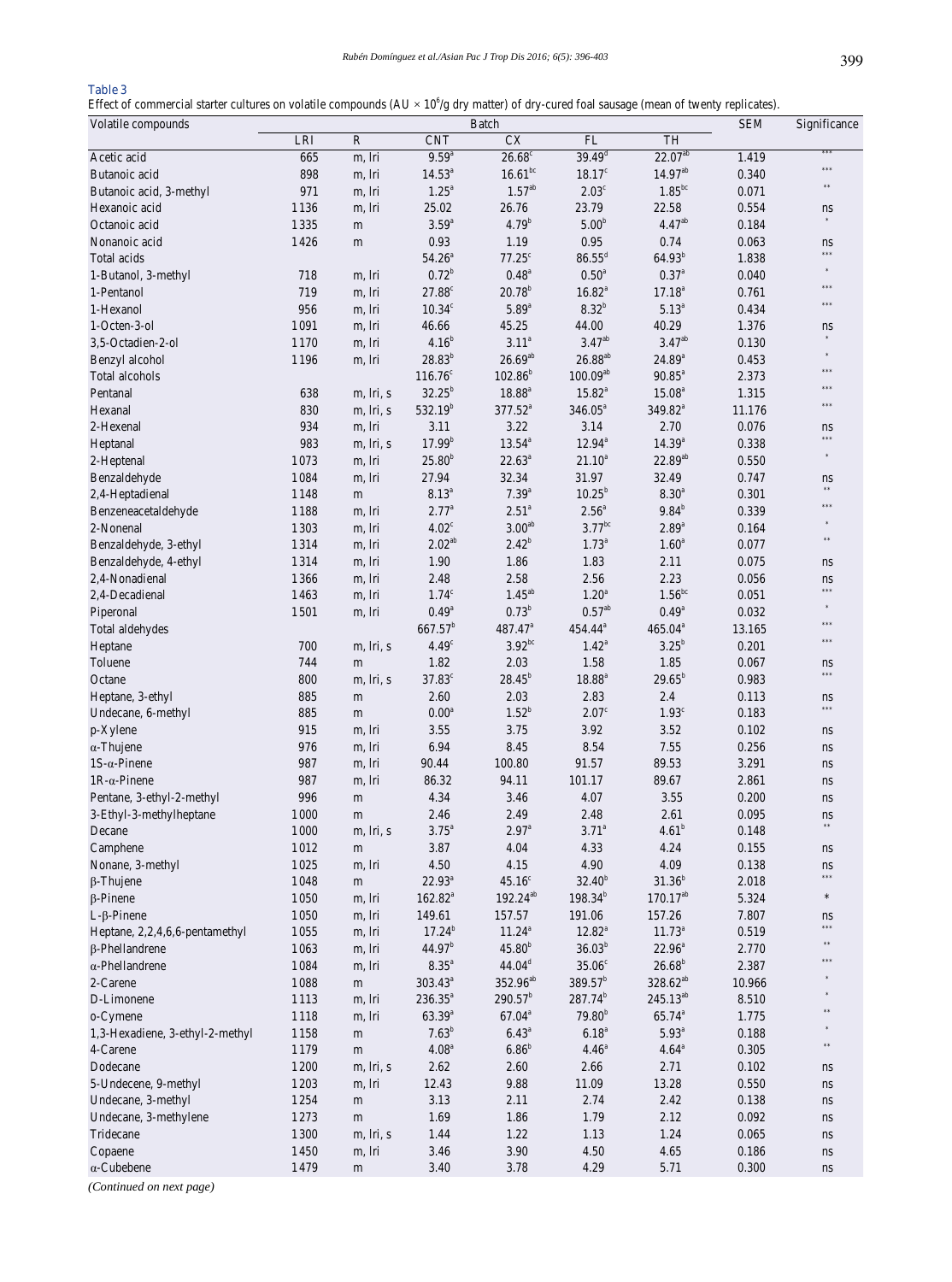# **Table 3** *(continued)*

| Volatile compounds      |            | <b>SEM</b>           | Significance      |                      |                   |                   |        |     |
|-------------------------|------------|----------------------|-------------------|----------------------|-------------------|-------------------|--------|-----|
|                         | <b>LRI</b> | R                    | <b>CNT</b>        | <b>CX</b>            | FL                | TH                |        |     |
| Caryophyllene           | 1531       | m                    | 37.40             | 33.15                | 34.87             | 34.63             | 1.107  | ns  |
| $\alpha$ -Caryophyllene | 1562       | m                    | 1.31              | 1.17                 | 1.18              | 1.08              | 0.056  | ns  |
| Eicosane                | 2000       | m, lri, s            | 0.84              | 1.01                 | 0.56              | 0.66              | 0.090  | ns  |
| Total hydrocarbons      |            | 1320.91 <sup>a</sup> | $1517.85^b$       | 1543.61 <sup>b</sup> | $1327.64^{\circ}$ | 28.766            |        |     |
| Acetoin                 | 724        | m, lri               | 0.00 <sup>a</sup> | $4.39^{b}$           | $6.14^{\circ}$    | 7.16 <sup>c</sup> | 0.447  | *** |
| 2-Heptanone             | 974        | m, lri               | $6.12^{\circ}$    | $5.04^b$             | $3.92^{\circ}$    | $3.40^{\circ}$    | 0.205  | *** |
| 3-Octen-2-one           | 1 1 7 0    | m                    | 4.06              | 3.13                 | 3.48              | 3.56              | 0.122  | ns  |
| 3,5-Octadien-2-one      | 1210       | m                    | $5.50^{\circ}$    | 8.10 <sup>b</sup>    | $9.18^{b}$        | $7.94^b$          | 0.306  | *** |
| <b>Total ketones</b>    |            |                      | $15.14^{\circ}$   | $20.33^{b}$          | $21.91^b$         | $22.41^b$         | 0.639  | *** |
| Total compounds         |            |                      | 2118.99           | 2210.14              | 2212.60           | 2012.95           | 33.883 | ns  |

 $e^{ac}$ : Values in the same row (corresponding to the same parameter) were not followed by a common letter differ significantly ( $P < 0.05$ );  $\cdot$ ; ( $P < 0.05$ );  $\cdot$ ; ( $P$  $< 0.01$ ;  $\cdot\cdot\cdot$ ; ( $P < 0.001$ ); ns: Not significant; AU: area units resulting of counting the total ion chromatogram for each compound; LRI: linear retention index calculated for DB-624 capillary column (J&W scientific:  $30 \text{ m} \times 0.25 \text{ mm}$  id, 1.4 mm film thickness) installed on a gas chromatograph equipped with a mass selective detector; R: Reliability of identification; lri: volatiles identified by comparing their LRI with those reported in the literature[25-27]; m: mass spectrum agreed with mass database (NIST05); s: mass spectrum and retention time identical with an authentic standard.

Among the pepper terpenes identified, in sausages the most abundant were 2-carene followed by limonene, α and β pinene and o-cymene.

 The values of total hydrocarbons showed significant differences (*P* < 0.01) between batches. Sausages from CNT and TH batches (around 1300 AU  $\times$  10<sup>6</sup>/g dry matter) presented lower amounts of hydrocarbons than sausages from CX and FL (around 1500 AU  $\times$ 10<sup>6</sup>/g dry matter). These differences were due to the CX and FL had higher amounts of terpenes than the other two batches.

 On the other hand, aldehydes represented between 20.0% and 31.5% of total compounds. Among aldehydes, the most important was hexanal (around 75% of total aldehydes in all batches), following by benzaldehyde and 2-heptenal. In this case, sausages from CNT batch presented the highest values of total aldehydes (667.57 AU ×  $10^6$ /g dry matter), while inoculated sausages presented the lowest values (around 460 AU  $\times$  10<sup>6</sup>/g dry matter in inoculated batches). This was mainly related with the higher amount of hexanal (532.19 *vs.* 377.52, 346.05, 349.82 AU  $\times$  10<sup>6</sup>/g dry matter in CNT, CX, FL and TH, respectively) and in general the aliphatic aldehydes derive from lipid metabolism (pentanal, heptanal, 2-heptenal and 2-nonenal) in CNT batch than in inoculated sausages. In contrast, the sausages from TH group showed the highest values of benzeneacetaldehyde (9.84 *vs.* around  $2.51 \text{ AU} \times 10^6/\text{g}$  dry matter in the other batches).

 The third most abundant group were alcohols, representing between 4.5% and 5.5% of total volatile compounds. As occurs in aldehydes, CNT group had higher amounts of alcohols (116.76 AU  $\times$  10<sup>6</sup>/g dry matter) than in starter sausages (102.86, 100.09 and 90.85 AU  $\times$ 10<sup>6</sup>/g dry matter in CX, FL and TH group, respectively). The main alcohol was 1-octen-3-ol, following by benzyl alcohol, 1-pentanol and 1-hexanol. The highest values of total alcohols in CNT group were due to this batch had the highest amounts of benzyl alcohol, 1-pentanol, 1-hexanol and 1-butanol, 3-methyl.

 Regard acids content, they only represent between 2.6% and 3.9% of total volatile compounds. The most abundant acid was hexanoic acid, followed by butanoic and acetic acids, which derived from the carbohydrate fermentation and from lipid oxidation. FL group (started with *D. hansenii*) presented the highest values of acids (86.55  $AU \times 10^{6}/g$  dry matter) and CNT batch the lowest (54.26 AU  $\times 10^{6}/g$ g dry matter). In addition, all started sausages had higher (*P* < 0.001) content of acids than control batch.

 Finally, ketones represented around 1% of total volatile compounds. Inoculated batches showed higher amounts of total ketones (around

21.91 AU  $\times$  10<sup>6</sup>/g dry matter) than in control batch (15.14 AU  $\times$  10<sup>6</sup>/ g dry matter). Acetoin, found only in started sausages, was a product of the metabolism of LAB. Started sausages also presented higher amounts of 3,5-octadien-2-one than the control sausages. In contrast, the amounts of 2-hetanone, responsible for sweet and fruity notes, were higher  $(P < 0.001)$  in control batch than in started sausages.

## *3.4. Sensory analysis*

 The four types of sausages were subjected to a sensory evaluation carried out by trained panellists, who judged the different characteristics. Figure 2 shows the results of the descriptive sensory analysis of the sausages at the end of the ripening period. Among the 15 descriptors considered in the test, only acid taste, flavour intensity and black pepper odour resulted characterized by significant difference  $(P < 0.05)$  according to Duncan's test.



**Figure 2.** Effect of commercial starter cultures on sensory characteristics of dry-cured foal sausage.

 $\epsilon$ : Values in the same row (corresponding to the same parameter) were not followed by a common letter differ significantly  $(P < 0.05)$ .

 Acid taste was significantly affected by the addition of commercial starter cultures, with the highest values from FL batch and the lowest values corresponding to control sausages.

On the other hand, control batch showed higher  $(P < 0.05)$  values of flavour intensity than started sausages. In addition, although rancid flavour did not show significant differences, we could observe slightly higher scores of this descriptor in CNT sausages.

Regarding black pepper odour score, started sausages presented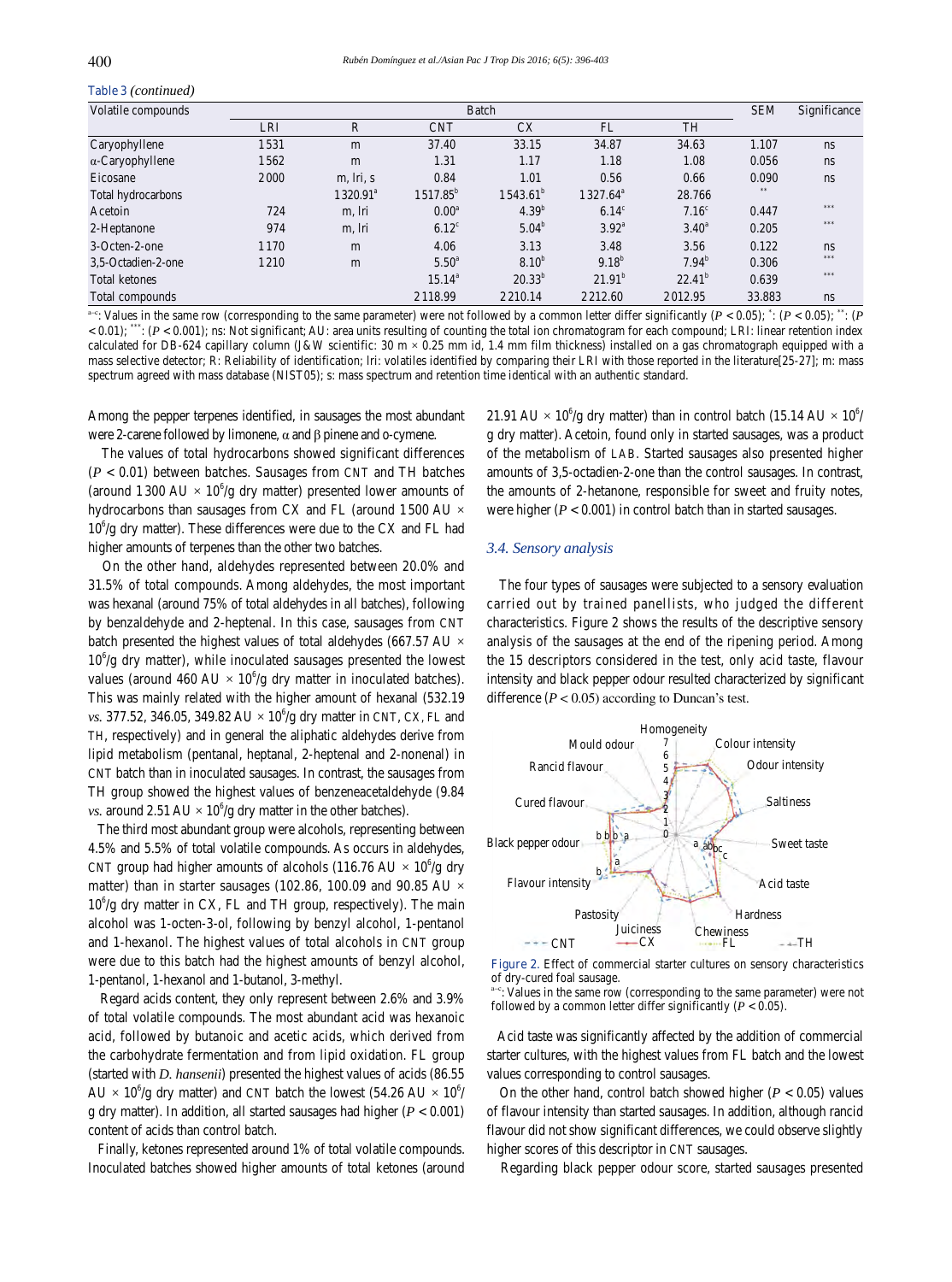the highest values. The started sausages also presented higher colour intensity scores, but the results were not significant.

 Finally, control batch showed lower hardness scores than inoculated sausages, although this difference was not significant. This score value agrees with the results obtained by texture profile analysis test (Table 2), where control batch showed the lowest hardness.

# **4. Discussion**

# *4.1. Microbial counts*

 Inoculated batches had higher value of LAB counts than in control, which agree with the results obtained by other authors in fermented sausages[12-14]. Unlike these cases, Rubio *et al.*[15] observed that after ripening the two inoculated batches reached a number of LAB significantly lower than control and Lorenzo *et al*.[5] reported lower LAB counts in an inoculated group than in control group, although it was not significant.

 At the end of ripening LAB were the dominant microorganisms as expected, due to their good adaptation to the meat environment and their faster growth rates during fermentation and sausage ripening[16,17]. FL starter culture turned out to be the starter culture with the highest LAB count at the end of ripening, which showed its aptitude to be used as starter in the manufacture of the foal "salchichón", since LAB play an important role in meat preservation and fermentation processes because they affect both the technological properties and the microbial stability of the final product[18].

 On the other hand, the addition of starter cultures completely reduce Enterobacteriaceae count. This result is in agreement with those reported by several authors who also found that control batches had higher counts than inoculated[5,13-15]. However, Ruiz-Moyano *et al*.[19] reported a very similar Enterobacteriaceae count in both control group and groups inoculated by two potential probiotic strains. In our study, the reduction of Enterobacteriaceae count could be due to the rapid decline in pH value during fermentation as well as probably production of bacteriocin by LAB and antagonistic characteristics of *Staphylococcus* strains used[20].

 The total viable count was higher in started sausages than in control sausage. These results agree with those obtained in other researches, in which higher counts were also observed in inoculated batches. Nonetheless, this outcome is in disagreement with that reported by Bedia *et al*.[21], who found that the final of total viable count, after drying, of one of the inoculated samples of salami had a significantly lower number than control sample, although, it is noteworthy that the LAB counts were lower in that inoculated sample than in control, which may explain this result.

 Finally, the highest values of yeast in batch inoculated with FL commercial starter culture is related with the fact that this starter culture had the yeast *D. hansenii* in its composition.

# *4.2. Chemical composition, pH, colour properties and texture profile analysis*

 The highest pH value in control batch agree with the results reported by other authors, who observed that all inoculated batches reached a lower pH value than control[5,13,14,22]. Nevertheless, Simion *et al.*[23] observed a very different result, since in the manufacture of the Romanian sausage Dacia they did not find differences on pH values between batches. Rubio *et al*.[15] also found a different result in the manufacture of Spanish fermented sausages when they found that two inoculated batches were significantly higher than control.

 Regarding proximate composition, Santa *et al*.[22] also found significant differences between batches in protein content at the end of ripening of Italian sausages, since they did not report either significant difference in fat content. However, they observed significant differences in moisture values which is not the same with the present study. Lorenzo *et al*.[5], Essid and Hassouna[16] and Simion *et al*.[23] did not find either significant difference in moisture values between batches. Nonetheless, Ruiz-Moyano *et al.*[19] reported significant differences between them in the manufacture of traditional Iberian dry-fermented sausages.

 In our study, colour parameters were no affected by starter cultures. This result is in agreement with that reported by Wang *et al*.[24], who did not find any significant difference between batches when they manufactured fermented sausages. The same result was observed by Essid and Hassouna[16], who did not observe either significantly differences among groups, included control, in the manufacture of a Tunisian dry-fermented sausage. They reported that colour values were only affected by the ripening time. However, Lorenzo *et al.*[5] found significantly differences in lightness at the end of the development of a dry-cured foal sausage, reaching values a slightly higher than ours. Bedia *et al*.[21] reported significantly differences in redness and yellowness at the end of drying of salami.

 As occurs in colour parameters, the textural parameters were no affected by the addition of starter cultures. In agreement with our results, Lorenzo *et al.*[5] did not observe either significant differences between batches in hardness, springiness, cohesiveness, gumminess and chewiness of a dry-cured foal sausage. In the same way other authors did not report either significant differences in hardness parameter among control batch and inoculated batches[13,16].

# *4.3. Volatile compound analysis*

 Most of the 61 volatile compounds identified after 53 days of sausages ripening have been previously described in different types of dry-fermented sausages[4,25,26]. The total volatile compounds content was similar to those found by Lorenzo *et al*.[26], however Andrade *et al*.[25] and Kargozari *et al*.[27] described higher amounts of total volatile compounds. These different results could be explained by the volatile extraction methods used and the characteristics (temperature and time) of the ripening process. In addition, there are many factors that affect SPME fibre performance, such as the choice of stationary phase and the extraction conditions.

 Regarding hydrocarbons, volatile compounds from the spices presented the highest amounts. All compounds from spices are classified as terpenes and most of them were previously identified in black and white pepper[28]. Our results were in agreement with those found by Lorenzo *et al.*[26] and Kargozari *et al.*[27], who reported that 32%–76% in their dry-fermented sausages were terpenes, due to the use of spices as an ingredient. Some of the terpenic compounds identified have been described to add menthol, fresh, herbal and lemon notes[29]. In contrast with our results, Andrade *et al*.[25] did not find differences in the volatiles from the spices among batches.

 On the other hand, sausages from CNT batch presented the highest values of total aldehydes. In addition, hexanal is one of the main markers of lipid oxidation in dry-fermented sausages and at high concentrations confers a rancid flavour[30]. These results suggested that the use of starter cultures limited the lipolysis and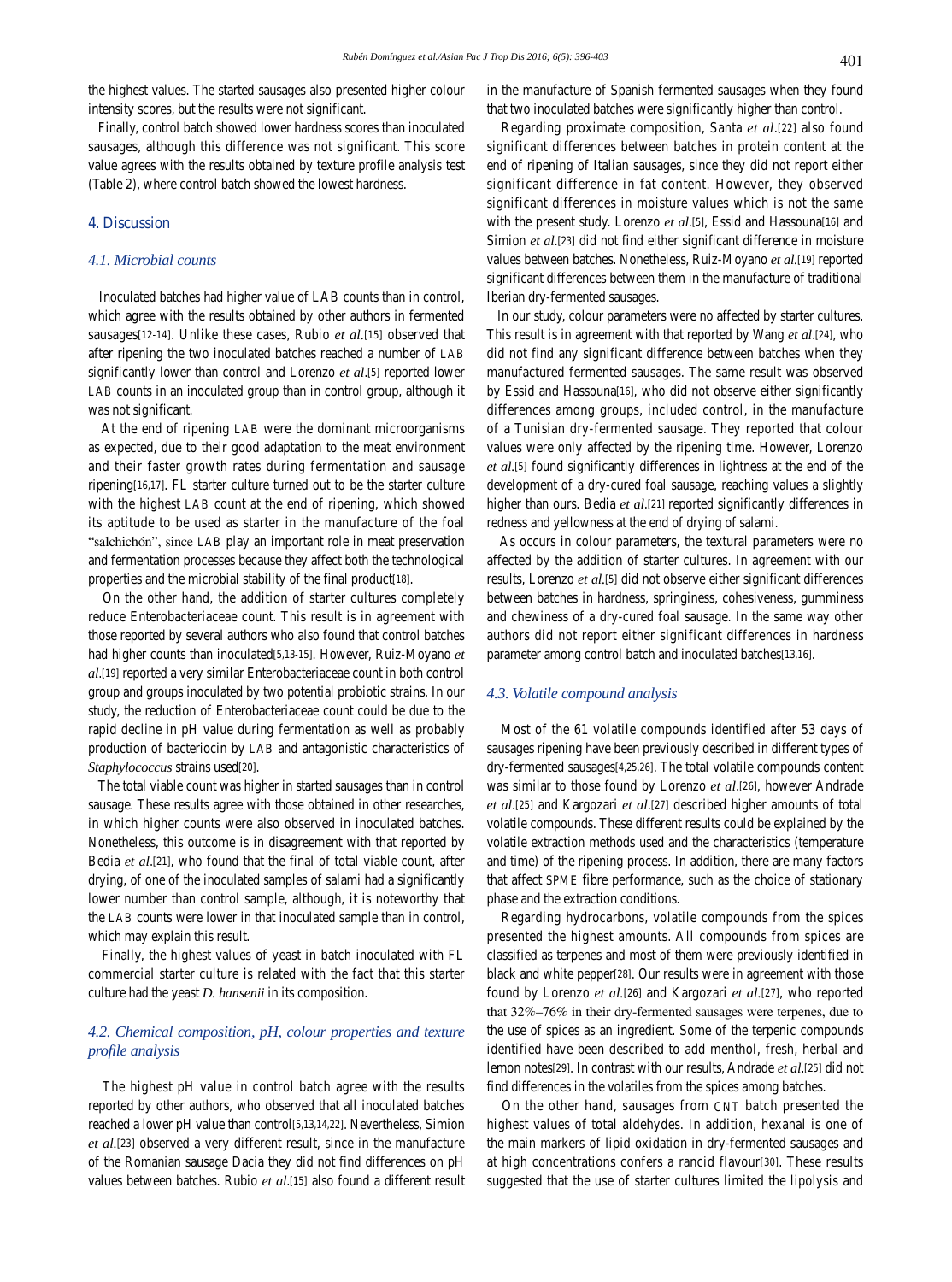lipid autoxidation in comparison with spontaneous fermentation. In contrast, Lorenzo *et al*.[26] found that the use of starter cultures increase the total aldehyde and hexanal content, while Casquete *et al.*[4] did not find differences in hexanal content between started and spontaneous fermented sausages. Among aldehydes interesting differences were also found in the amount of benzeneacetaldehyde, which derive from the deamination of 2-phenylethylamine and impart floral aroma[3]. In this case, the sausages from TH group showed the highest values. The values of the phenylethylamine were also higher in this batch (7.71 *vs.* 4.53, 3.37 and 2.30 mg/kg in CNT, CX and FL, respectively[31]) than in the others. Therefore, the highest values of benzeneacetaldehyde in TH sausages are due to the most intense proteolytic activity of this starter. In accordance with our results, Tabanelli *et al.*[3] also reported a significant and positive correlation between the amounts of phenylethylamine and benzeneacetaldehyde. The aliphatic aldehydes derive from lipid metabolism give grassy, rancid and/or floral notes depending on the concentrations[3].

 As occurs in aldehydes, CNT group had the highest amounts of alcohols. Alcohols normally present in fermented products are mainly generated from the reduction of aldehydes[32]. In our case, batch containing higher amounts of aldehydes (CNT) also contain high alcohol quantities. Similar results were reported by Lorenzo *et al.*[26].

 The results obtained in the present research regard acids content were agreed with those described by Andrade *et al*.[25] and dos Santos *et al*.[33], who also found higher amounts in inoculated sausages than in control batch. Furthermore, Flores *et al*.[32] also found that the inoculation of *Debaryomyces* spp. increase the content of acids. Consequently, yeast activity may contribute to their production[34]. The acetic acid has a great impact on the flavour and contributes to the ripened aroma, while butanoic acid gives cheese notes[35].

 Finally, inoculated batches showed the highest amounts of total ketones. Acetoin, found only in started sausages, is a product of the metabolism of LAB. This compound has a characteristic buttery, sweet odour with a very low threshold value, and therefore with great importance to aroma[36]. Our results agree with those obtained by Andrade *et al*.[25] and Flores *et al*.[32], who reported that inoculated sausages presented higher values of this compound. Moreover, Lorenzo *et al*.[26] reported that started sausages had higher contents of 3,5-octadien-2-one, which give woody, mushroom and fresh aroma.

## *4.4. Sensory analysis*

 The highest acid taste score in started batches agree with those reported by Lorenzo *et al*.[26], who also observed that non inoculated foal sausages presented the lowest acid taste. Our result is consistent with the data obtained for pH values, where, as commented above, started sausages presented significantly lower pH values than control sausages. The high rancid flavour in control samples agree with the results reported by Cenci-Goga *et al*.[37], who found higher rancid taste in salami made without addition of starter cultures. Both, flavour intensity and rancid flavour is related with volatile profile. To this regard, Essid and Hassouna[16] found that these attributes are related with the volatile compounds released by microbial and endogenous enzymes throughout the ripening process. As commented above, control sausages had significantly higher amounts of aldehydes and alcohols, who have very low threshold value, and therefore with great importance to aroma, flavour intensity and rancid flavour.

As discussed in volatile section, sausages with addition of started

cultures presented higher amounts of terpenes ( $FL > CX > TH$ ; between 64% and 68% of total volatile compounds) than control batch (58% of total volatile compounds). Therefore, the highest black pepper odour score in started sausages could be related with this fact. Obviously, the higher amount of volatile compounds from spices results in higher score of spices odour.

The starter sausages presented higher  $(P > 0.05)$  colour intensity than control batch. These findings agree with the results obtained by other authors, who found more intense red colour in inoculated than in control sausages[16,25]. The red colour is related with the nitrate reductase activity and the starters used in this study contain *S. xylosus*  with high nitrate reductase activity[16].

 The results of the sensory analyses seem to confirm the positive effect of the action of the starter cultures in controlling the traditional process as they limited the lipid oxidation and not lead to great changes in the sensory properties of "salchichón".

 According to the results obtained in this study, the use of starter cultures affects the microbial counts, pH values, volatile profile and acid taste, flavour intensity and black pepper odour from sensory analysis. However, they did not affect the physicochemical characteristics. Regarding the results, FL started presented the highest amounts of LAB (which is so important from the point of view of food safety) and acid taste and the lowest pH values. Inoculated batches also had the lowest values of aldehydes which are related with lipid oxidation. This fact demonstrates that the use of the starters reduces lipid degradation. Therefore, the use of starter cultures controls the ripening process with low impact in physicochemical and sensory properties. As a general conclusion, considering all the results FL commercial starter culture could be the most suitable culture to the manufacture foal sausage.

# **Conflict of interest statement**

We declare that we have no conflict of interest.

# **Acknowledgments**

 This research was supported by Xunta de Galicia (Grant No. FEADER 2013/42). Special thanks to Monte Cabalar (A Estrada, Pontevedra) for the foal samples supplied for this research.

## **References**

- [1] Sarriés MV, Murray BE, Troy D, Beriain MJ. Intramuscular and subcutaneous lipid fatty acid profile composition in male and female foals. *Meat Sci* 2006; **72**: 475-85.
- [2] Martín A, Colín B, Aranda E, Benito MJ, Córdoba MG. Characterization of Micrococcaceae isolated from Iberian dry-cured sausages. *Meat Sci*  2007; **75**: 696-708.
- [3] Tabanelli G, Coloretti F, Chiavari C, Grazia L, Lanciotti R, Gardini F. Effects of starter cultures and fermentation climate on the properties of two types of typical Italian dry fermented sausages produced under industrial conditions. *Food Control* 2012; **26**: 416-26.
- [4] Casquete R, Benito MJ, Martín A, Ruiz-Moyano S, Córdoba JJ, Córdoba MG. Role of an autochthonous starter culture and the protease EPg222 on the sensory and safety properties of a traditional Iberian dry-fermented sausage "salchichón". *Food Microbiol* 2011; **28**: 1432-40.
- [5] Lorenzo JM, Gómez M, Fonseca S. Effect of commercial starter cultures on physicochemical characteristics, microbial counts and free fatty acid